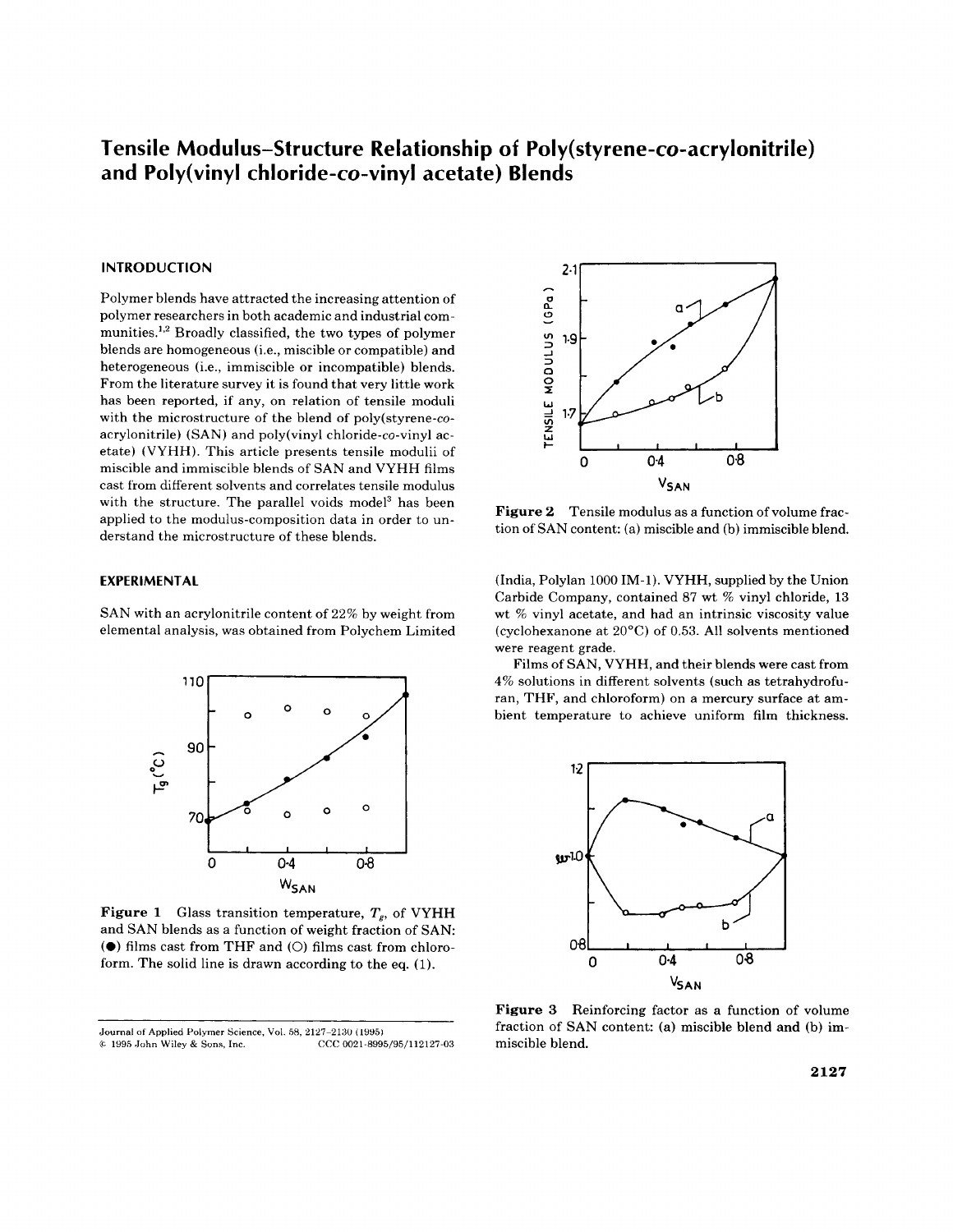





 $A(i)$ 



 $A(i)$ 











**Figure 4** Scanning electron micrographs of the fracture surface of VYHH/SAN (A) miscible, **(B)** immiscible blend, (i) 75 : 25 blend, (ii) 50 : 50 blend, (iii) 25 : 75 blend. Magnification 250X.

Evaporation **of** solvents was done slowly under reduced pressure at 100 $^{\circ}$ C until the films reached constant weight.<br>Glass transition temperatures  $(T_g)$  of blends were de-

termined with a DSC 20 Mettler TA 3000 system with a TC **10A** microprocessor using a heating rate of 10°C/min. Each sample was first heated from room temperature to based on the second and subsequent runs.

Figure 4 Scanning electron incrographs of the fracture surface of v FHH/SAN olends:<br>
(A) miscible, (B) immiscible blend, (i) 75 : 25 blend, (ii) 50 : 50 blend, (iii) 25 : 75 blend.<br>
Magnification 250×.<br>
aporation of solve Evaporation of solvents was done slowly under reduced<br>
pressure at 100°C until the films reached constant weight.<br>
Glass transition temperatures  $(T_g)$  of blends were de-<br>
termined with a DSC 20 Mettler TA 3000 system with Tensile modulus measurements **of** cast films of samples were carried out at ambient temperature using a dumbbellshaped test specimen in an Instron Universal Testing machine (Model 4301). The specification of the dumbbell was as follows: gauge length 25.4 mm, width 3.65 mm, and average thickness 0.55 mm. A strain rate of 20 mm/min was used throughout the investigation. Fracture surfaces were gold sputtered within 24 h of testing and were ex